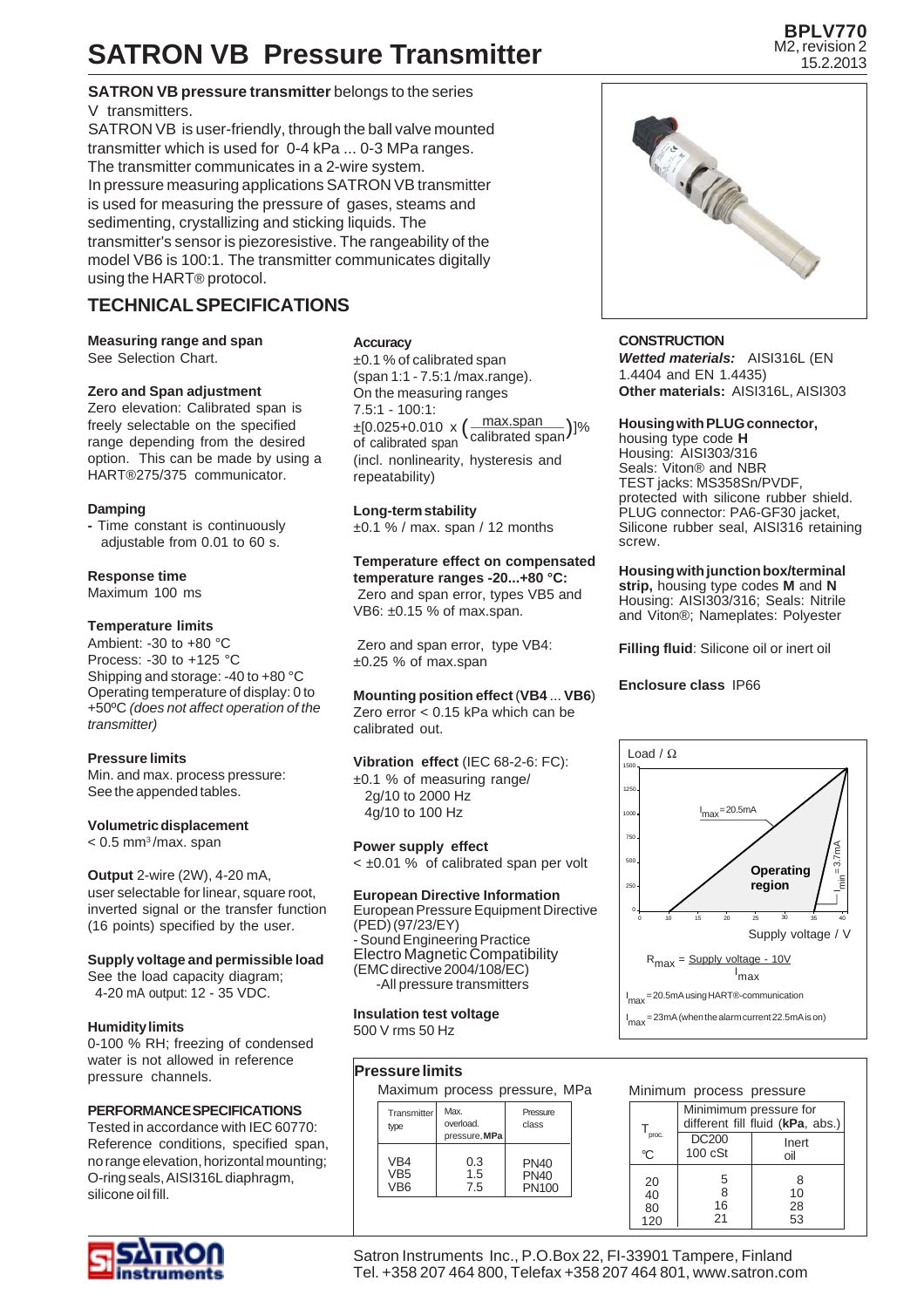## **SATRON VB** Pressure Transmitter **BPLV770 BPLV770**

## *Calibration*

Transmitter is calibrated for maximum range with 1 sec. damping Calibration for customer-specified range and item

positioning must be mentioned in the order.

### **Electrical connections**

Housing with PLUG connector, code **H** PLUG connector, connector type DIN 43650 model AF; Pg9 gland for cable; wire cross section 0,5...1,5 mm<sup>2</sup>. Housing with junction box/terminal strip**,** code **M** M16x1.5 inlet; screw terminals for  $0, 5...2, 5$  mm<sup>2</sup> wires

## **Product Certifications**

## **European Directive Information**

#### **Electro Magnetic Compatibility (EMC directive 2004/108/EC)**

All pressure transmitters

## **Atex Directive (94/9/EC)**

Satron Instruments Inc. complies with the ATEX Directive.

### **European Pressure Equipment Directive (PED) (97/ 23/EC)**

All Pressure Transmitters : - Sound Engineering Practice

## **Hazardous Locations Certifications**

## **European Certifications**

ATEX Intrinsic Safety

Certification No. : DNV-2007-OSL-ATEX- 1346X

 $\langle \xi_{\mathbf{X}} \rangle$  II 1 GD T135°C EEx ia II C T4 -20°C  $\leq$  Tamb  $\leq$  50°C  $\langle \mathbf{F}_{\mathbf{X}} \rangle$  II 2 GD T135°C EEx ia II C T4 -20°C  $\leq$  Tamb  $\leq$  50°C

Input Parameters :

 $U_i = 28$  V l<sub>i</sub> = 93 mA  $P_i = 0.651 W$  $\mathrm{C_{i}}$  = 5 nF  $L_i = 0.2$  mH

## **Special Conditions for Safe Use (X) :**

The enclosure with plastic window and the plastic DIN43650 connector must not be installed in potentially explosive atmosphere requiring category 1 apparatus.

The non-conducting surface of the sensor element may be charged by the flow of non-conducting media, so there may be electrostatic hazard with IIC-gases. These units should be marked 2 GD. The equipment shall be installed and connected according to the manufacturers instructions.



#### **Weight**

| Transmitter                    |                   |
|--------------------------------|-------------------|
| - with housing type <b>H</b> : | 0.9 <sub>kg</sub> |
| - with housing type <b>M</b> : | $1.4$ kg          |
| - with housing type N:         | 1.5 kg            |



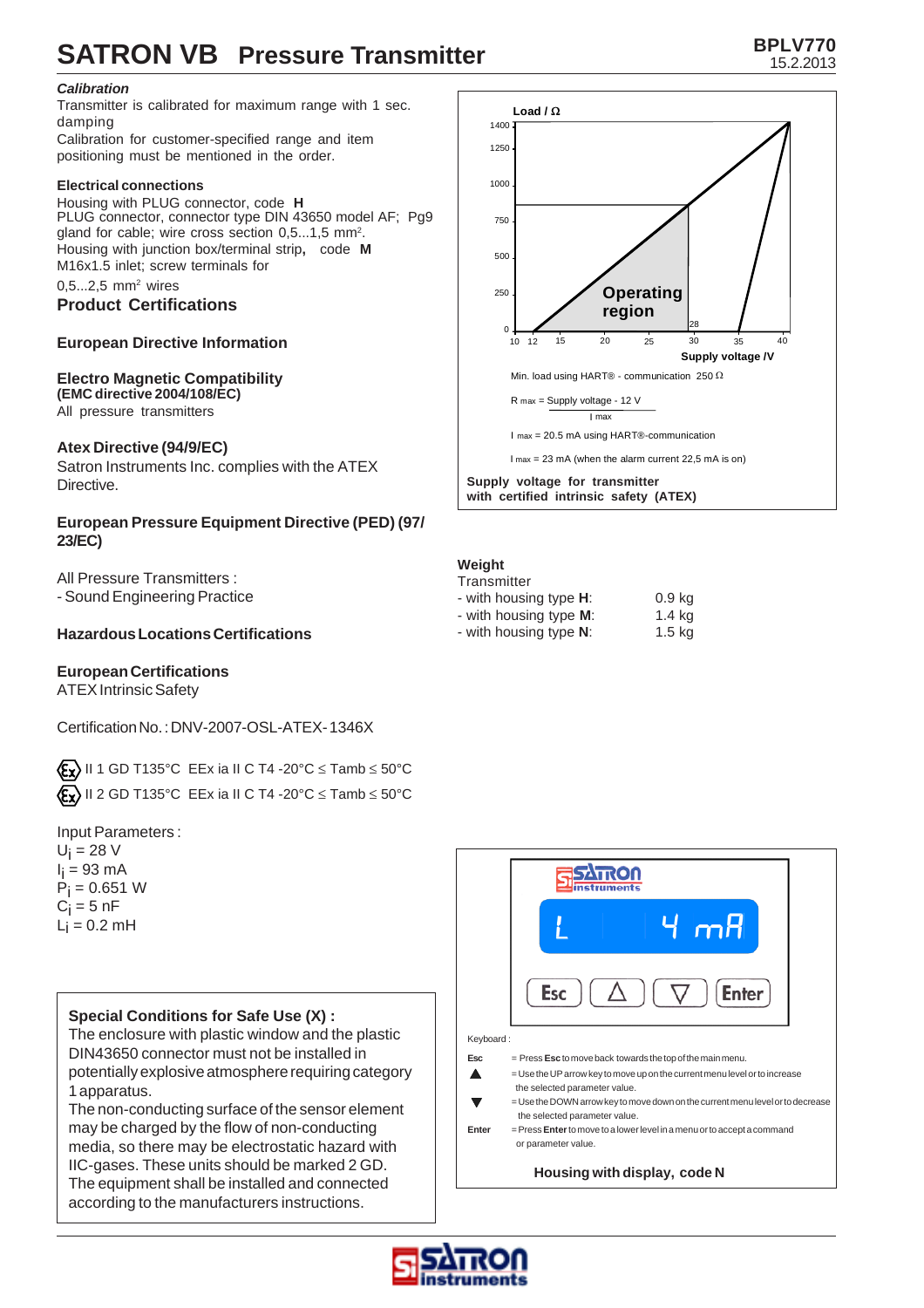## **SATRON VB Pressure Transmitter**



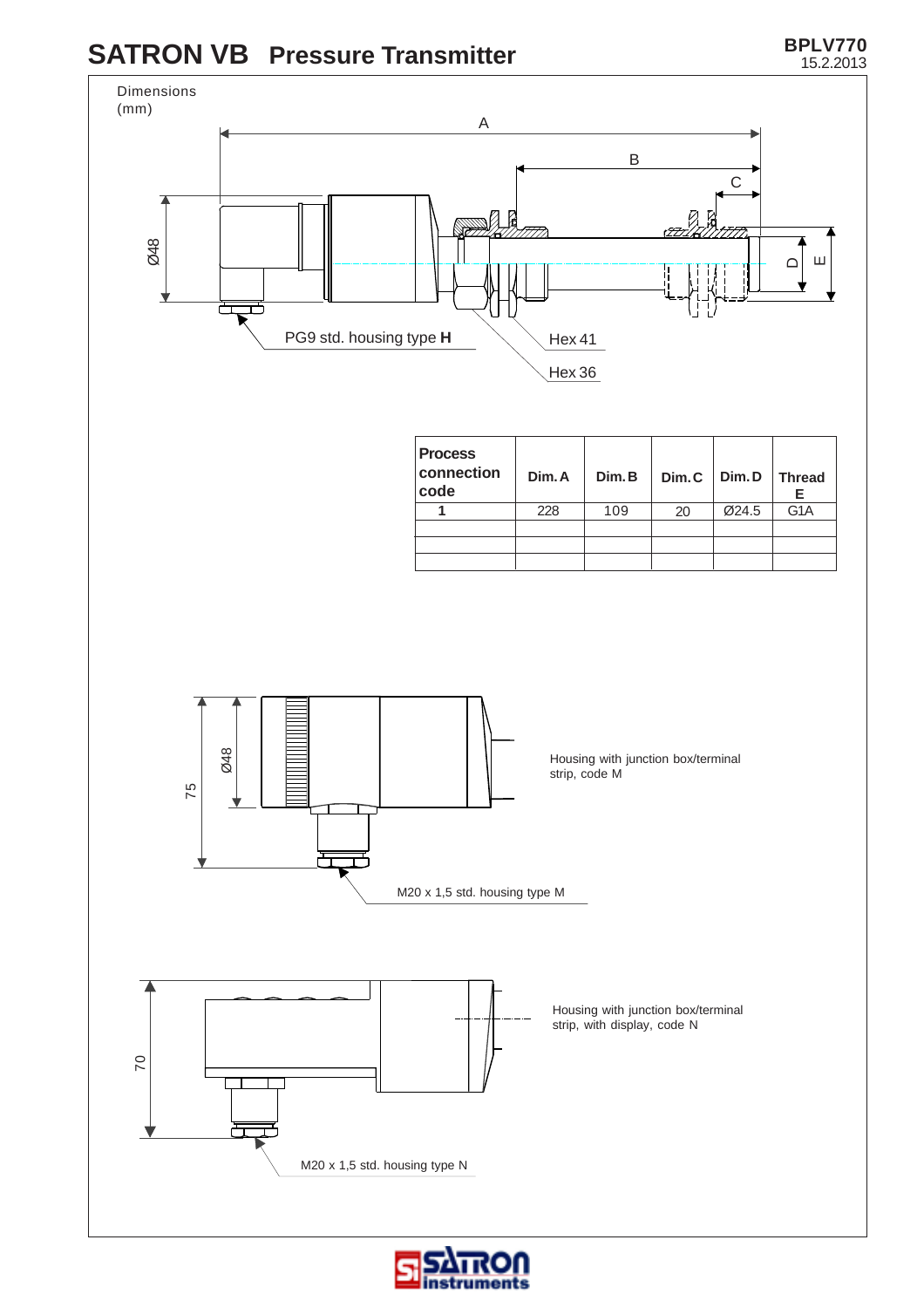# **SATRON VB** Pressure Transmitter **BPLV770**

### Housing with junction box/terminal strip, with display and plugconnector DIN 43650, code N--- /-P 90 PG9 std. housing type N with plug DIN 43650 **SISTILIOU** Esc  $\boxed{\triangle}$   $\boxed{\triangledown}$  Enter  $mA$  $\sqrt{mA}$  $\bigcirc$  $\bigcirc$  $\tau$  + - + mA  $+$  - Test Hart® Test  $\bm{\tau}$ + - Test  $\circledcirc$ 3 Load 2 Power 1 © 2<br>귀 3日 Load Load Pow Power **Wiring Wiring Wiring** Housing with PLUG connector, code **H** Housing with terminal strip, code **M** Housing with terminal strip, code **N** Satron SI-Tool*e* Order code : M1330001 **Hart® Si-Tool***e* **USB / HART modem <sup>R</sup> Umwww.satron.com**  $\sqrt{mA}$  $\mathcal{S}% _{M_{1},M_{2}}^{\alpha,\beta}(\mathbf{0})$ **Um-Ext. p ower in 4mA = 0.4V <sup>I</sup> 100R Um+ ON/OFF IP40 NOTE! Do not switch Vsup ON in live circuit** ACC 460 - + <sup>3</sup> Test  $\overline{\bigcirc}$ Load Power **Connection with Satron SI-Tool***e*

**Wiring housing** N **with plug DIN 43650, code N- / P**



**USB-HART® modem**

15.2.2013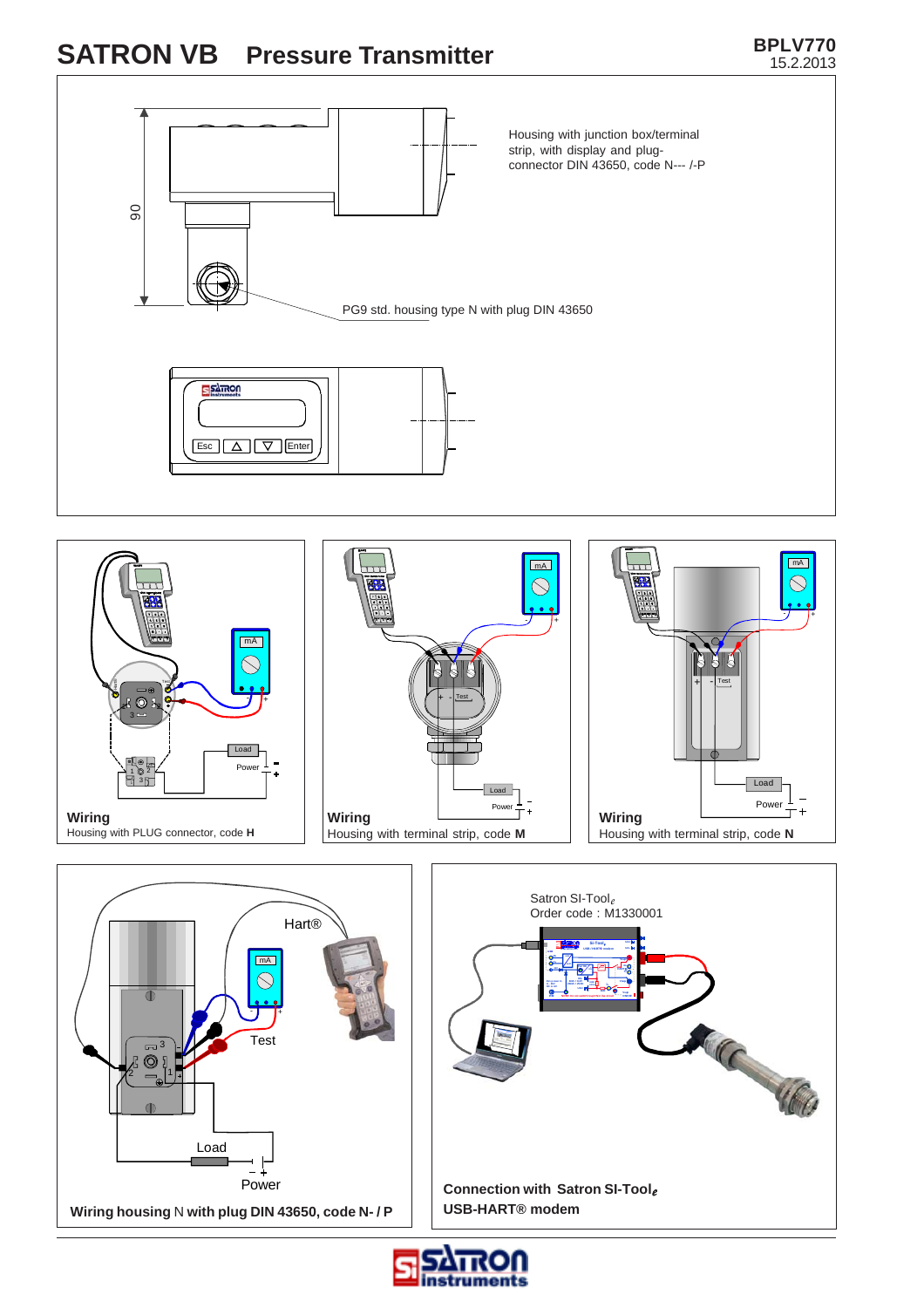## **SATRON VB** Pressure Transmitter **BPLV770 BPLV770**



(DIN 50049-2.2) standard<br>MC3 Raw material certificate fo **MC3** Raw material certificate for wetted parts with appendices, in accordance with SFS-EN 10204-3.1 B (DIN 50049-3.1 B) standard

 $(*)$  = Oxygen cleaning must be mentioned in the order

 $(**)$  = Kotelointi H ja N :  $\langle \mathbf{\hat{E}} \mathbf{x} \rangle$  II 2 GD T135°C